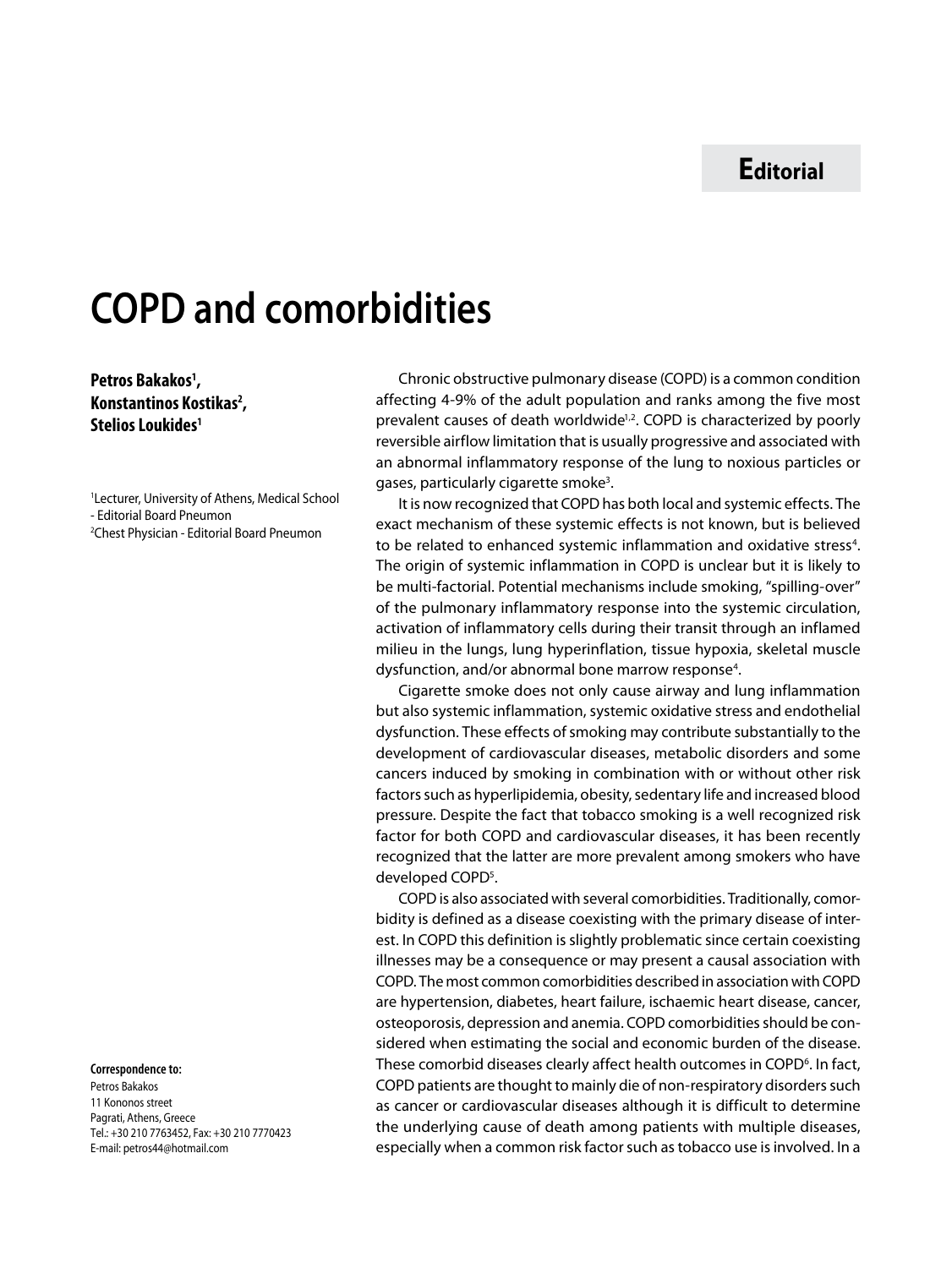recent study, it was shown that in COPD patients treated with long-term oxygen therapy, comorbidities were one of the predictors of all-cause and respiratory mortality<sup>7</sup>. Moreover, comorbidities are associated with a higher risk of hospitalization and are one of the strongest predictors of increased cost in COPD8 . Clinical practice guidelines seem to ignore the fact that most patients with COPD quite often have additional comorbidities. The increased recognition of the role of comorbidities in COPD has made all-cause mortality a paramount end-point for the evaluation of novel therapies. The two recently published large COPD trials, TORCH (TOwards a Revolution in COPD Health) and UPLIFT (Understanding the Potential Long-term Impacts on Function with Tiotropium) are examples of how COPD studies have changed because of comorbidities.

A recent evaluation of the USA National Hospital Discharge Survey analyzed more than 47 million hospital discharges for COPD that occurred in the USA from 1979 to 2001 in adults >25 years of age. The prevalence and in-hospital mortality were greater in hospital discharges with COPD mentioned as a primary or secondary diagnosis versus those that did not mention COPD. Specifically, a higher rate of in-hospital mortality for pneumonia, hypertension, heart failure and thoracic malignancies was associated with a hospital diagnosis of COPD<sup>9</sup>.

COPD is an independent risk factor for cardiovascular disease. Strong epidemiological evidence points to reduced FEV<sub>1</sub> as a marker for cardiovascular mortality. In a longitudinal population-based study including patients from the NHANES I it was shown that patients with poor lung function had the highest risk of cardiovascular mortality<sup>10</sup>. This association of decreased lung function and increased cardiovascular mortality is further supported by other studies such as the Copenhagen City Heart Study<sup>11</sup>. The underlying mechanisms linking COPD to atherosclerosis, ischemic heart disease and stroke are not fully elucidated. Persistent systemic low-grade inflammation is believed to be one of the central events leading to plaque formation<sup>12</sup>. Under normal conditions the human endothelium does not support leukocyte adhesion, which is the building block of plaque genesis. However, in an inflammatory state such as COPD, the endothelium overexpresses surface adhesion molecules that allow circulating white blood cells to adhere to damaged endothelial surfaces and accordingly trigger inflammatory reactions<sup>13</sup>. Exaggerated subclinical atherosclerosis has been found in smokers with airflow obstruction compared to control smokers and control non-smokers without airflow obstruction<sup>14</sup>. Impaired vascular reactivity is an important factor in the pathogenesis of cardiovascular disease and endothelial function seems to be significantly impaired in patients with stable COPD<sup>15</sup>. It has been shown that arterial wall stiffness which relates to cardiovascular risk is increased in patients with COPD compared to smoking control subjects and healthy subjects<sup>16</sup>. These findings suggest that COPD may result in endothelial dysfunction which may be a mechanism for the enhanced cardiovascular risk in COPD. Moreover, in another study systemic arterial wall stiffness was associated with emphysema as assessed by CT scanning<sup>17</sup>. Moreover, in a recent study in a Greek cohort of COPD patients without cardiovascular comorbidities, the presence of emphysema in highresolution CT scans was related to increased systemic oxidative stress and fibrinogen<sup>18</sup>. These findings indicate that mechanisms involved in airway wall destruction and emphysema may also produce increased cardiovascular risk in patients with COPD.

Mortality due to COPD continues to rise, whereas mortality related to cardiovascular disease appears to decline. This is partly due to the widespread use of preventive therapies that have been shown to reduce cardiovascular mortality. Accordingly, a question arises whether appropriate use of such therapies could have a similar impact on COPD mortality. Statin therapy may provide a new therapeutic option in COPD. Statins, which are mainly used as lipid-lowering agents for treatment of metabolic syndrome, have been shown to exert both local lung and systemic anti-inflammatory and antioxidant effects<sup>19</sup>. Statin treatment was associated with a slower rate of decline in FEV<sub>1</sub> in elderly subjects<sup>20</sup>. This was supported by further retrospective studies using large databases that have shown an effect of statins on mortality of COPD patients<sup>21</sup>. Randomized control clinical trials are clearly warranted to assess whether these findings can be confirmed prospectively, thus providing a new treatment for these patients.

Similarly, drugs used to treat respiratory diseases could have beneficial effects in cardiovascular diseases. An intriguing finding raised from a post hoc analysis of the European Respiratory Society study on COPD (EU-ROSCOP) was that long-term inhaled corticosteroids (ICS) although not effective in reducing the long-term rate of decline in FEV<sub>1</sub>, they lowered the incidence of ischemic cardiac events in patients with mild COPD<sup>22</sup>. This finding was further supported by other retrospective database studies<sup>23</sup> clearly showing that ICS may reduce systemic inflammation in patients with COPD.

There is a clear link between COPD and lung cancer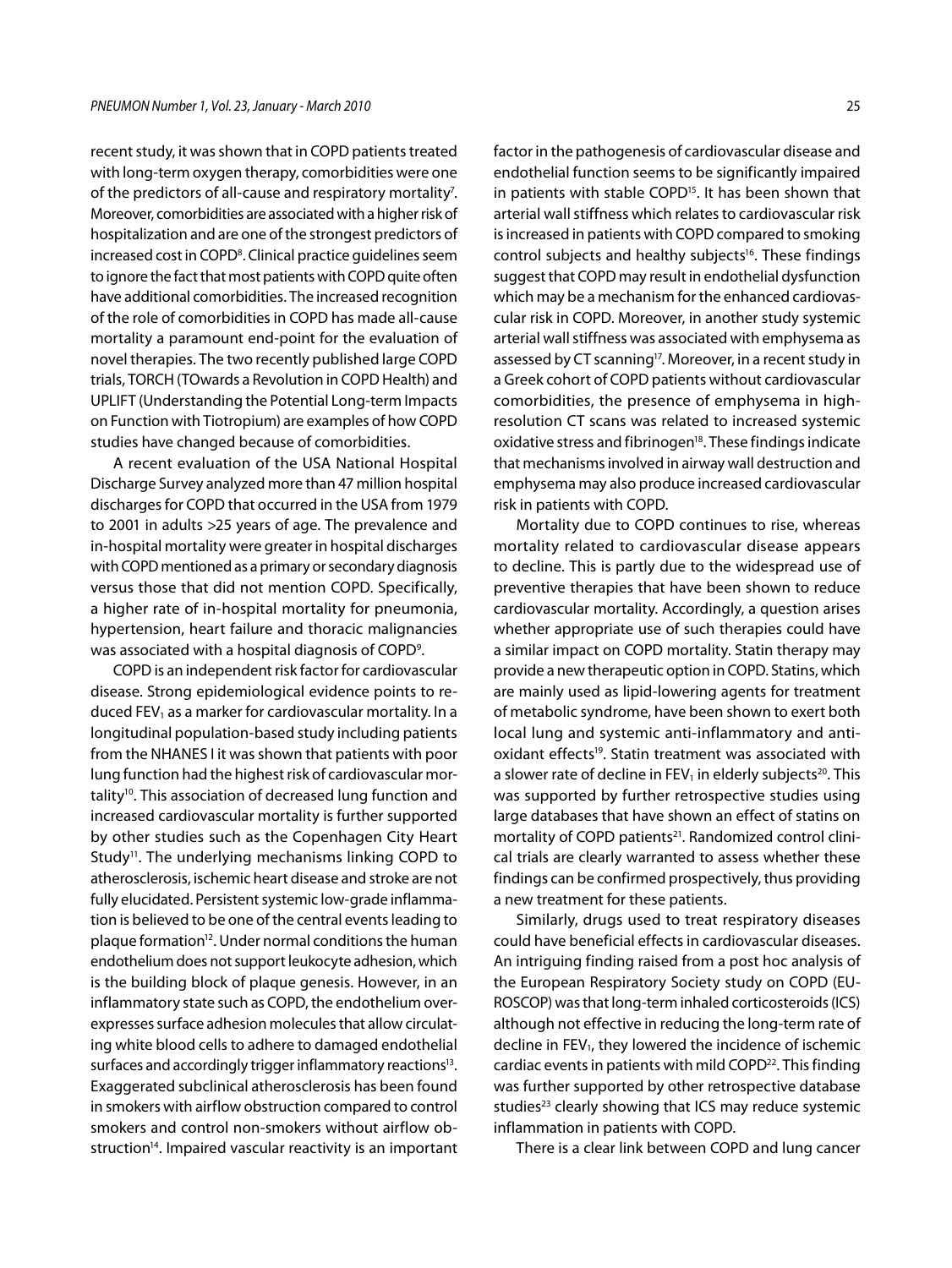independently of active smoking. There is growing evidence that chronic inflammation may play a salient role in the pathogenesis of lung cancer. At the molecular level, activation of nuclear factor (NF)-kB transcription factor may have major relevance for both cancer and COPD. There are studies suggesting that NF-kB activation in the airways of COPD patients causes chronic inflammation and increases the risk of lung tumour development $24,25$ . An analysis of 22-year follow-up data from 5402 participants from the first National Health and Nutrition Examination Survey (NHANES I) including a total of 113 cases of lung cancer revealed an inverse correlation between lung cancer risk and the degree of airflow obstruction<sup>26</sup>.

COPD is also associated with osteoporosis in up to 70% of patients, and is related to several underlying mechanisms, including malnutrition, sedentary life, smoking, steroid treatment and systemic inflammation. The prevalence of osteoporosis is increased in more severe disease, and both osteoporosis and osteopenia are invariably present in patients with low body-mass index and fat-free mass<sup>27</sup>. Moreover, COPD has been recently recognized as an independent risk factor for the identification of osteoporosis in men<sup>28</sup>.

Anemia has been shown to be an independent risk factor for reduced functional capacity and increased mortality in COPD<sup>29,30</sup>. In a retrospective analysis of hemoglobin levels in a cohort of 683 COPD patients anemia was present in 70% of patients and polycythemia in 6%31.

Depression represents another frequent comorbidity in COPD patients, especially due to the fact that they often face major physical impairment and chronic dyspnea. Patients with severe disease are in even greater risk of developing depression<sup>32</sup>. The treatment of depression in COPD patients is important, as it further diminishes the functional performance of individual patients and is associated with impaired quality of life $33$ .

Massive evidence suggests that clinical features of COPD and airflow limitation are poorly correlated, so that a more comprehensive approach is needed. It is clear that prognostic tools that better capture comorbidities demonstrate superior performance that does FEV<sub>1</sub> alone. The BODE index (Body mass index, airflow Obstruction, Dyspnoea and Exercise capacity) is a multidimensional instrument that was found to predict prognosis of COPD patients better than FEV<sub>1</sub>. In fact, the BODE index was more effective in predicting COPD all-cause and respiratory mortality than  $FEV_1$  alone<sup>34</sup>. This indicates that it is important to evaluate globally each individual patient when assessing COPD prognosis, beyond the "goldstandard"  $FEV<sub>1</sub>$  measurement. This global assessment definitely includes comorbidities, since they may well interfere in the vicious circle of dyspnea and impaired exercise capacity of COPD patients<sup>35</sup>.

The causal relationship of COPD and several comorbidities is not clear. Do comorbidities make patients more susceptible to the consequences of COPD, does COPD increase their susceptibility to these comorbidities, or is it a combination of both? Definitely, more work is needed to establish the potential mechanisms and causal pathways that link comorbidities and COPD.

### **REFERENCES**

- 1. Pena VS, Miravitlles M, Gabriel R, et al. Geographic variations in prevalence and underdiagnosis of COPD: results of the IBERPOC multicentre epidemiological study. Chest 2000; 118:981–989.
- 2. Life in the 21st century: a vision for all. Geneva, Switzerland: World Health Organization, 1998.
- 3. Rabe KF, Hurd S, Anzueto A. et al. Global strategy for the diagnosis, management and prevention of COPD: GOLD executive summary. Am J Respir Crit Care Med 2007;176:532-555.
- 4. Fabbri LM, Rabe KF. From COPD to chronic systemic inflammatory syndrome? Lancet 2007;370:797-99.
- 5. Sin DD, Man SF. Why are patients with chronic obstructive pulmonary disease at increased risk of cardiovascular diseases? The potential role of systemic inflammation in chronic obstructive pulmonary disease. Circulation 2003;107:1514–19.
- 6. Mannino DM, Watt G, Hole D, et al. The natural history of chronic obstructive pulmonary disease. Eur Respir J 2006;27:627- 643.
- 7. Marti S, Munioz X, Rios J, Morell F, Ferrer J. Body weight and comorbidity predict mortality in COPD patients treated with oxygen therapy. Eur Respir J 2006;27:689-696.
- 8. Mannino DM, Thorn D, Swensen A, Holguin F. Prevalence and outcomes of diabetes, hypertension and cardiovascular disease in COPD. Eur Respir J 2008;32:962-969.
- 9. Holguin F, Folch E, Redd SC, Mannino DM. Comorbidity and mortality in COPD-related hospitalizations in the United States, 1979 to 2001. Chest 2005;128:2005–2011.
- 10. Sin DD, Wu L, Man SF. The relationship between reduced lung function and cardiovascular mortality: a populationbased study and a systematic review of the literature. Chest 2005; 127:1952–1959.
- 11. Truelsen T, Prescott E, Lange P, Schnohr P, Boysen G. Lung function and risk of fatal and non-fatal stroke. The Copenhagen City Heart Study. Int J Epidemiol 2001;30:145–151.
- 12. Ross R. Atherosclerosis an inflammatory disease. N Engl J Med 1999;340:115–126.
- 13. Verma S, Li SH, Badiwala MV, et al. Endothelin antagonism and interleukin-6 inhibition attenuate the proatherogenic effects of C-reactive protein. Circulation 2002;105:1890–1896.